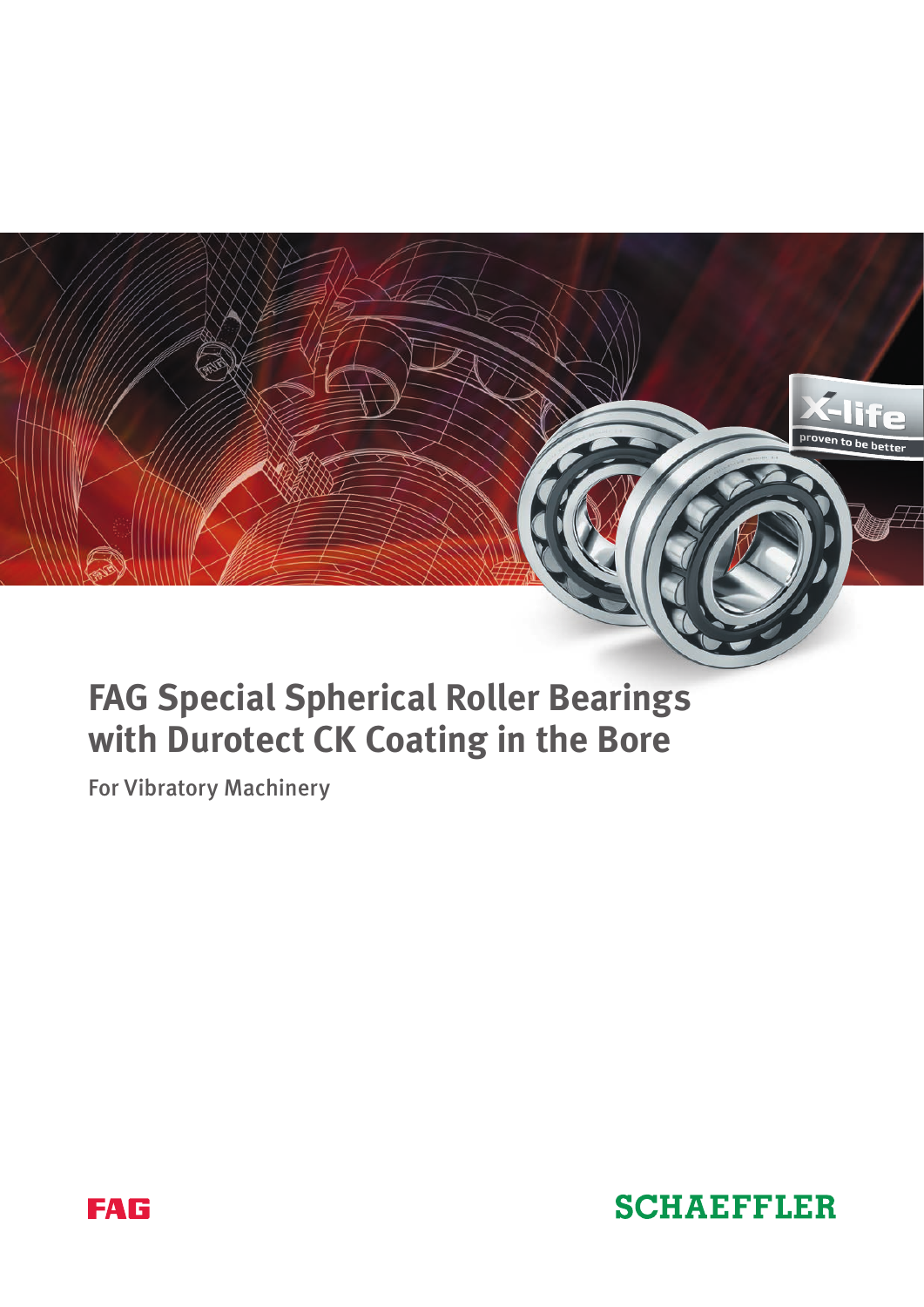# FAG Spherical Roller Bearing

## FAG Spherical Roller Bearings for Vibratory Stresses

## **Operating conditions for FAG spherical roller bearings in vibratory machinery**

Vibratory screens used for grading materials and other vibratory machinery are among the machines subjected to the most severe stresses.

### **FAG spherical roller bearings with Durotect CK coating in the bore**

In order to prevent friction corrosion between the bearing bore diameter and the shaft, FAG supplies spherical roller bearings with Durotect CK coated bores.

This ensures that the possibility of displacement (non-locating bearing function) between the bearing bore and shaft in response to thermal influences is maintained over and beyond a long period of operation.

The dimensions and tolerances of these bearings with Durotect CK coated bores comply with DIN/ISO dimensions and are interchangeable.

Bearings 22317-E1-XL-T41D through 22330-E1-XL-T41D come with a Durotect CK coated bore as standard.

Ordering example: 22320-E1-XL-T41D

**Advantages for vibratory machinery**

- **Higher operational reliability**
- **Prevention of damage to shafts**
- **Reduction in repair costs**

| Designation      | Dimensions in mm |     |              |
|------------------|------------------|-----|--------------|
|                  | d                | D   | <sub>R</sub> |
| 22317-E1-XL-T41D | 85               | 180 | 60           |
| 22318-E1-XL-T41D | 90               | 190 | 64           |
| 22319-E1-XL-T41D | 95               | 200 | 67           |
| 22320-E1-XL-T41D | 100              | 215 | 73           |
| 22322-E1-XL-T41D | 110              | 240 | 80           |
| 22324-E1-XL-T41D | 120              | 260 | 86           |
| 22326-E1-XL-T41D | 130              | 280 | 93           |
| 22328-E1-XL-T41D | 140              | 300 | 102          |
| 22330-E1-XL-T41D | 150              | 320 | 108          |

d = Bore diameter D = Outside diameter

B = Width

**Life** Longer operating life due to coated bores

> $H =$  Heavy shock loads and radial acceleration are supported

> > $X$ -life No fretting corrosion

> > > **X-life** Unhindered thermal expansion of the shaft due to coated inner ring bore

 $22322 - E<sub>1</sub>$ 

 $-Hie$  Highest load carrying capacity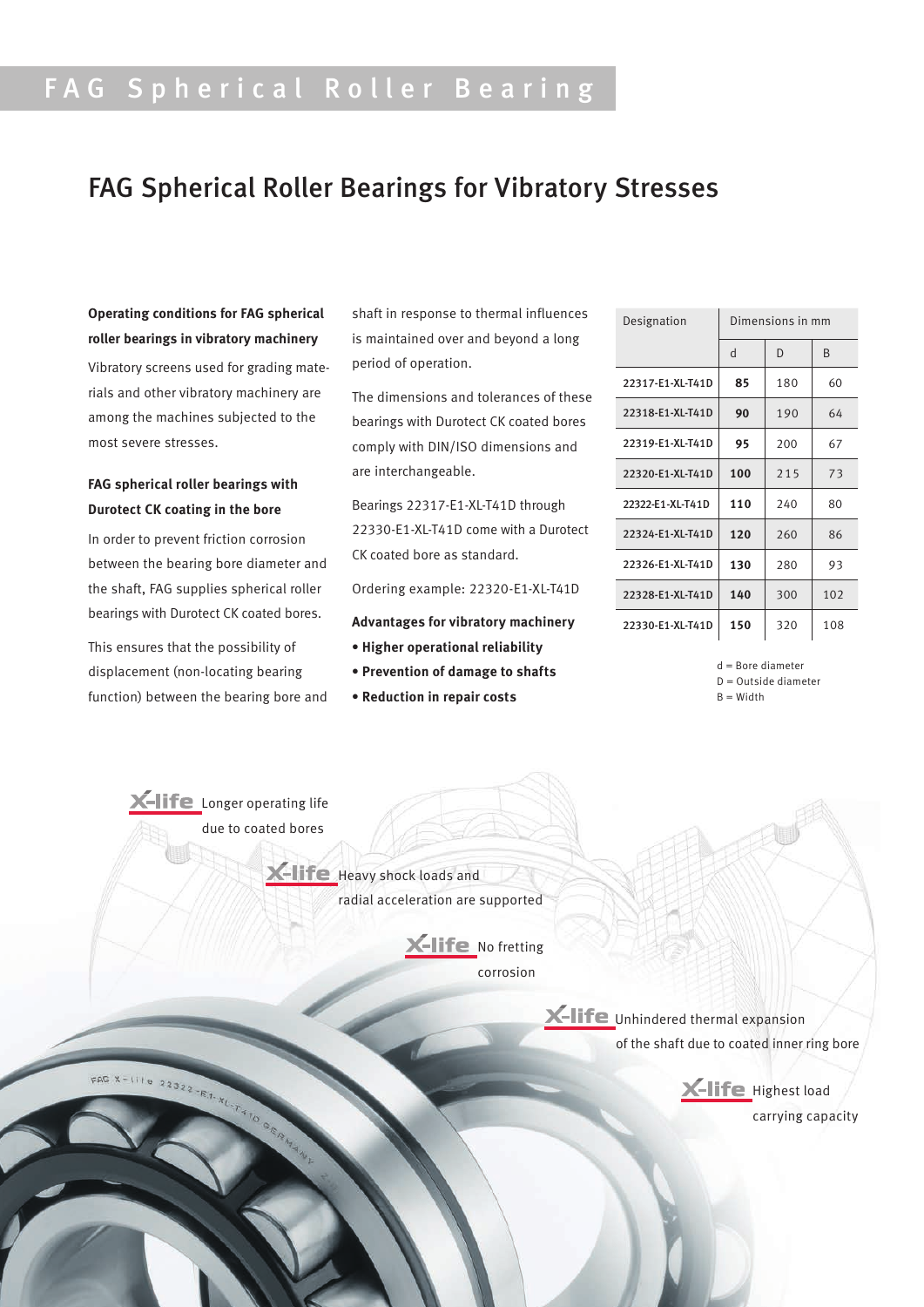## Coating

FAG special spherical roller bearings with Durotect CK coating in the bore provide effective support of severe vibrations.

Durotect CK coatings are hard chromium coatings. The special surface structure means that this hard chromium variant has special characteristics that contribute to reducing friction and wear in various applications.

VEGAN TES

#### **Durotect CK**

- Layer thickness 1.5–3 μm
- Hardness 950–1300 HV
- Corrosion protection to DIN 50021 SS 120 h
- Chemical resistance



Without coating



With Durotect CK coating



#### **Sheet steel cages**

- Free space for lubricants
- Good grease/oil compatibility
- Suitable for extreme operating temperatures
- High stability
- Low mass

# **X-life: Lasts longer.**

Higher dynamic load ratings: the key advantage of Schaeffler rolling bearings and linear products bearing the X-life seal of quality. For product designs that deliver higher performance and machines that operate more cost-effectively, we invite you to choose from our extensive range of X-life products.

| OO X times longer service life                                   |
|------------------------------------------------------------------|
| <b>Repondition</b> X times greater load-carrying capacity        |
| $\overrightarrow{(\bullet)}$ X times more efficient use of space |

#### www.schaeffler.de/en/X-life